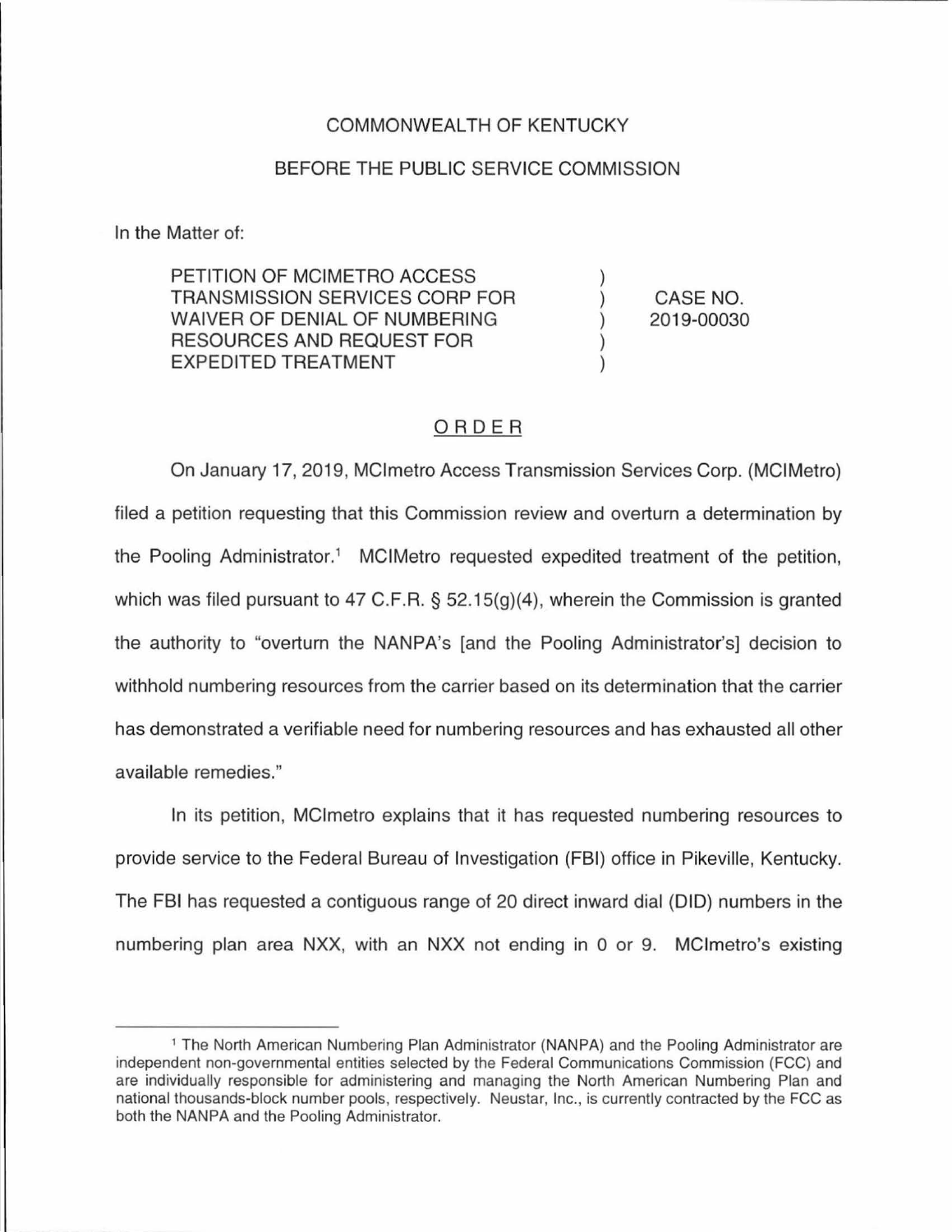inventory of numbers in the Pikeville, Kentucky rate center is not compatible with the customer request. In addition, the customer has requested an in-service date of January 25, 2019.

The application process with the Pooling Administrator requires the submission of information used for a Months-To-Exhaust (MTE} and Utilization Certification Worksheet (Worksheet) about the affected rate centers.2 On December 28, 2018, MClmetro applied to the Pooling Administrator for the required numbering resources in the Pikeville rate center.3 Based on the submitted information and resulting calculations, the Pooling Administrator concluded that MCI metro did not meet the FCC's MTE or utilization criteria.<sup>4</sup> Therefore, the Pooling Administrator determined that MClmetro's requests for additional numbering resources should be denied.

The Pooling Administrator is not a policy-making entity. In making assignment decisions, the Pooling Administrator follows regulatory directives and industry-developed guidelines. The Pooling Administrator's responsibilities are defined in FCC rules and in comprehensive technical requirements drafted by the telecommunications industry and approved by the FCC.<sup>5</sup>

<sup>&</sup>lt;sup>4</sup> The NANPA/Pooling Administrator denied the application due to the failure to meet the criteria in the rate center as described below:

| <b>NPA</b> | <b>Rate Center</b> | Purpose | Resource Requested | MTE    | Utilization |
|------------|--------------------|---------|--------------------|--------|-------------|
| 606        | Pikeville          | NXX-X   | 1,000 Block        | 201.78 | 54.65%      |

 $5$  See generally, 47 C.F.R. § 52.

Case No. 2019-00030

-2-

 $2$  In accordance with 47 C.F.R. § 52.15(g)(4), the MTE and utilization level are calculated by the Worksheet based on various inputs supplied by the applying carrier.

<sup>&</sup>lt;sup>3</sup> Current FCC rules require the evaluation of number utilization for the entire rate center before assignment of new numbering resources.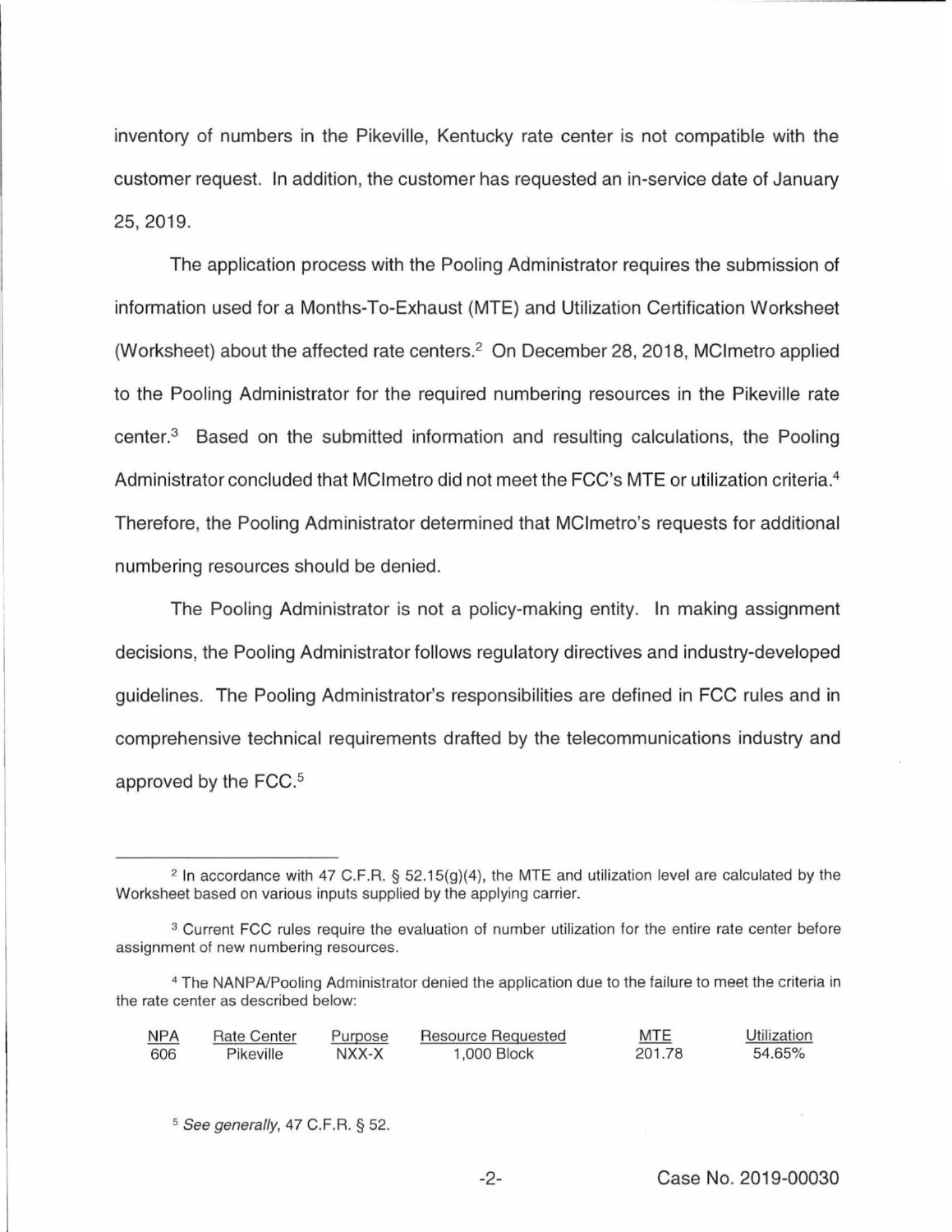Pursuant to 47 C.F.R.  $\S$  52.15(g)(5), this Commission may overturn the Pooling Administrator's determination if the requesting carrier has demonstrated a verifiable need for numbering resources and that all other available remedies have been exhausted. The Commission finds that MClmetro has demonstrated a verifiable need for the assignment of numbering resources for the purpose of providing service within the Pikeville rate center in Kentucky. Due to the Pooling Administrator's denial of MClmetro's application, MClmetro asserts that it does not have sufficient numbering resources available in the affected rate center, and cannot provide service without the requested resources. Furthermore, the Commission finds that MClmetro has exhausted all available remedies to the extent that no combination of existing numbering resources in the associated rate center can be employed to meet the need for a single thousand-number block in the rate center.

Therefore, the Commission finds that the Pooling Administrator's determination to deny MClmetro the additional numbering resources described herein should be overturned and the Pooling Administrator be directed to assign MClmetro a new thousand-number block (NXX-X) forthe Pikeville rate center. The Commission notes that the numbering resources considered in this Order are to be assigned for the sole use of serving MClmetro's customers in the Pikeville rate center. If the numbering resources requested by MCI metro are not needed to meet the service requirements of its customers, the associated numbering resources approved in this Order should be returned to the Pooling Administrator and may not be utilized for other service arrangements without first complying with the industry's numbering resource guidelines.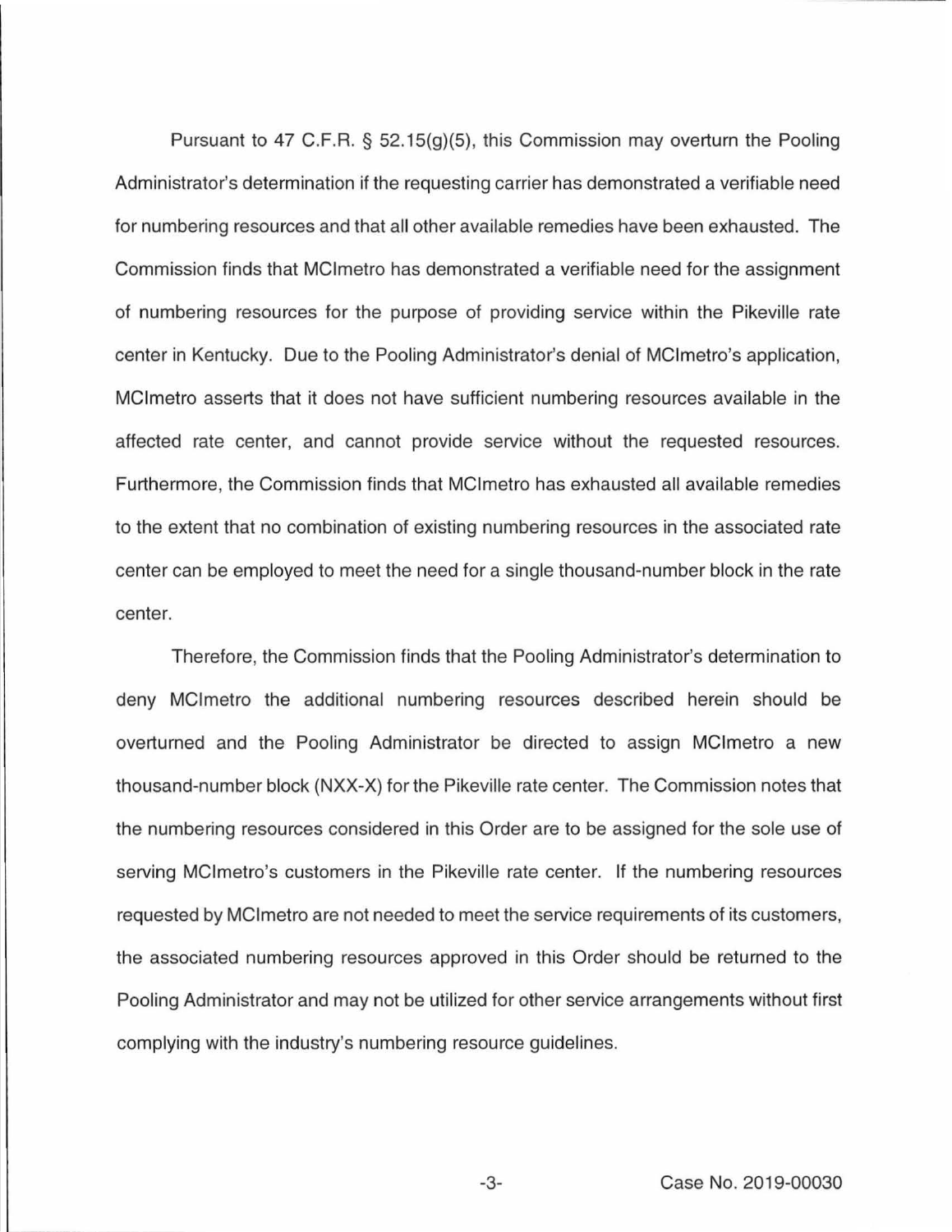IT IS THEREFORE ORDERED that:

1. MClmetro's petition regarding the Pooling Administrator's denial of its application for assignment of additional numbering resources is granted.

2. The decision of the Pooling Administrator denying MClmetro's request for the assignment of a new thousand-number block for the Pikeville rate center in Kentucky is hereby overturned.

3. The Pooling Administrator shall assign MCI metro a single thousand-number block for the Pikeville rate center.

4. The numbering resources considered in this Order are to be assigned for the sole use of MClmetro's customers. If the numbering resources requested by MClmetro are no longer required to meet the service, the associated numbering resources approved in this Order shall be returned to the Pooling Administrator.

5. This case is closed and removed from the Commission's docket.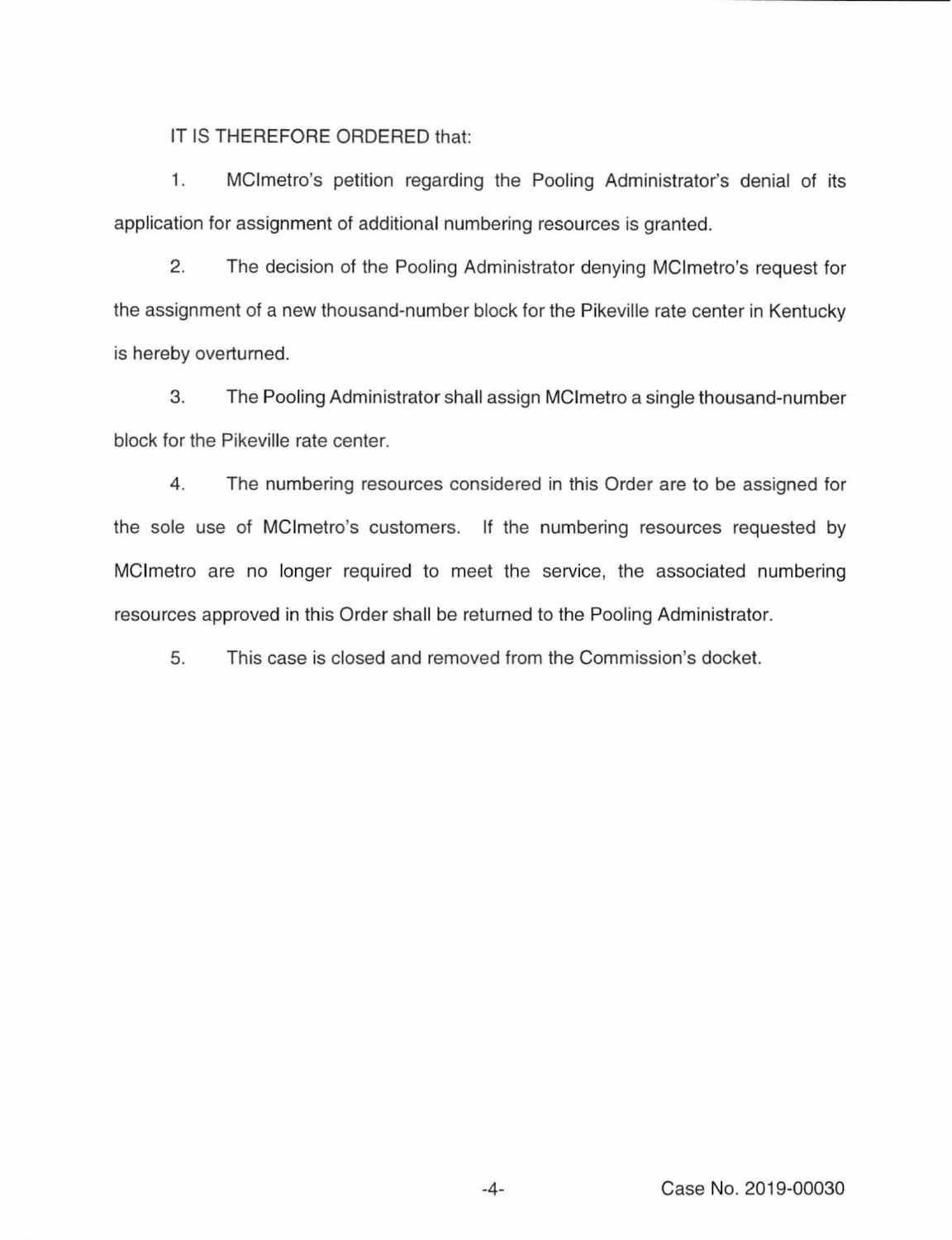By the Commission



ATTEST:

Twee R. Purson

Executive Director

Case No. 2019-00030